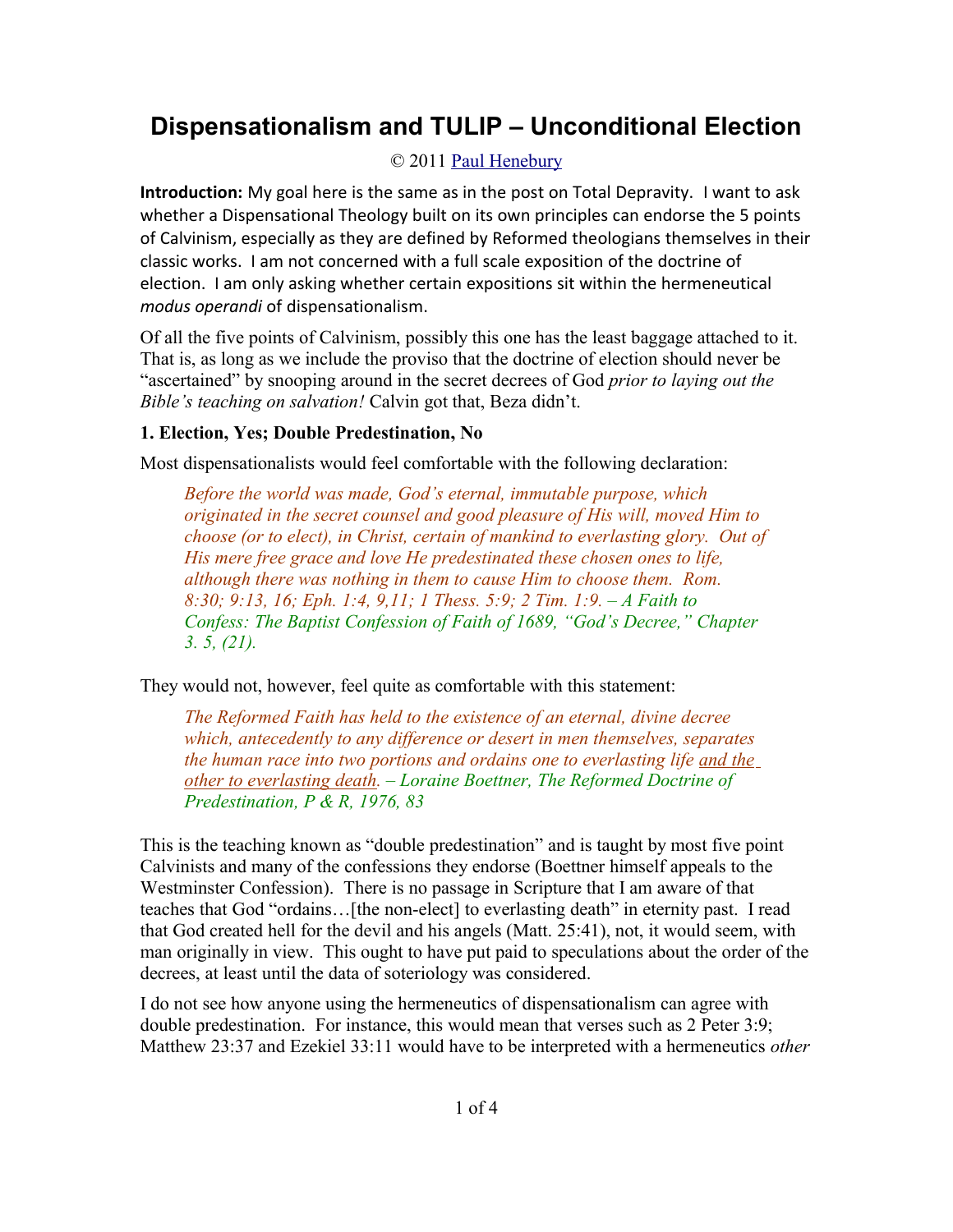than a plain-sense one (since these verses certainly make sense when taken at face value, but cannot be taken as such by someone bent on teaching a decree of reprobation). This other hermeneutics would need to be qualified by *theological* presuppositions, which would put it at variance with the hermeneutics of DT (in fact, all the new interpretations of these verses would have to be classified as **C4**'s). And beating a retreat to Romans 9 does no good unless one is intent on forgetting Paul's argument about the sinner in Romans 1.

Any dogma which forces its devotees to disengage themselves from plain verses must be held up to suspicion – by a dispensationalist. In just the same way as DT's object to the false construal of the Church as "New Israel", so they ought to object to the doctrine of double predestination taught by men like Boettner, Pink, Sproul and other 5 pointers.

### **2. Dordt and the Election of the People of God**

Likewise no DT could endorse this statement from the Canons of Dort:

*FIRST HEAD: ARTICLE 8. There are not various decrees of election, but one and the same decree respecting all those who shall be saved, both under the Old and New Testament; since the Scripture declares the good pleasure, purpose, and counsel of the divine will to be one, according to which He has chosen us from eternity, both to grace and to glory, to salvation and to the way of salvation, which He has ordained that we should walk therein (Eph 1:4, 5; 2:10).*

This article, taken with **Article 9** makes it clear that Dort believed that there is just *one people of God*. Acceptance of these Articles is thus implicit rejection of the Israel/Church dichotomy which is so central to DT! What is more, where does Scripture talk about "the covenant of grace"? (I realize Chafer and Walvoord signed the Westminster Confession, but they really had no place for the covenant of grace and basically muted it so much it could no longer service any theology).

True plain sense hermeneutics does not yield the covenant of grace. In fact, it yields several vital biblical covenants which must be heard in full if one is concerned with literal interpretation. Just as plain-sense interpretation ought to have made Chafer a baptist (despite his referrals to Dale's work on infant baptism, one cannot discover it through plain sense hermeneutics), so the same approach would reveal quickly that belief in "the covenant of grace" does not gel with DT. This means the 1689 Second London (Baptist) Confession is *out* for a dispensationalist (see e.g., Chs.7, 14, 15, 17. Ch. 7 also refers to "the covenant of redemption", while Ch. 20 speaks of "the covenant of works").

#### **3. Dordt, the Covenant of Grace, and Infant Salvation**

So far I have tried to show that double predestination and "the covenant of grace," (CoG) which figure so largely in Reformed discussions of unconditional election, do not comport with any possible DT understanding of the doctrine. Next we see what the CoG does in regard to a related matter; the matter of infant salvation. We must explore these areas a bit because once one accepts the definitions of election proffered by the Reformed community these issues arise.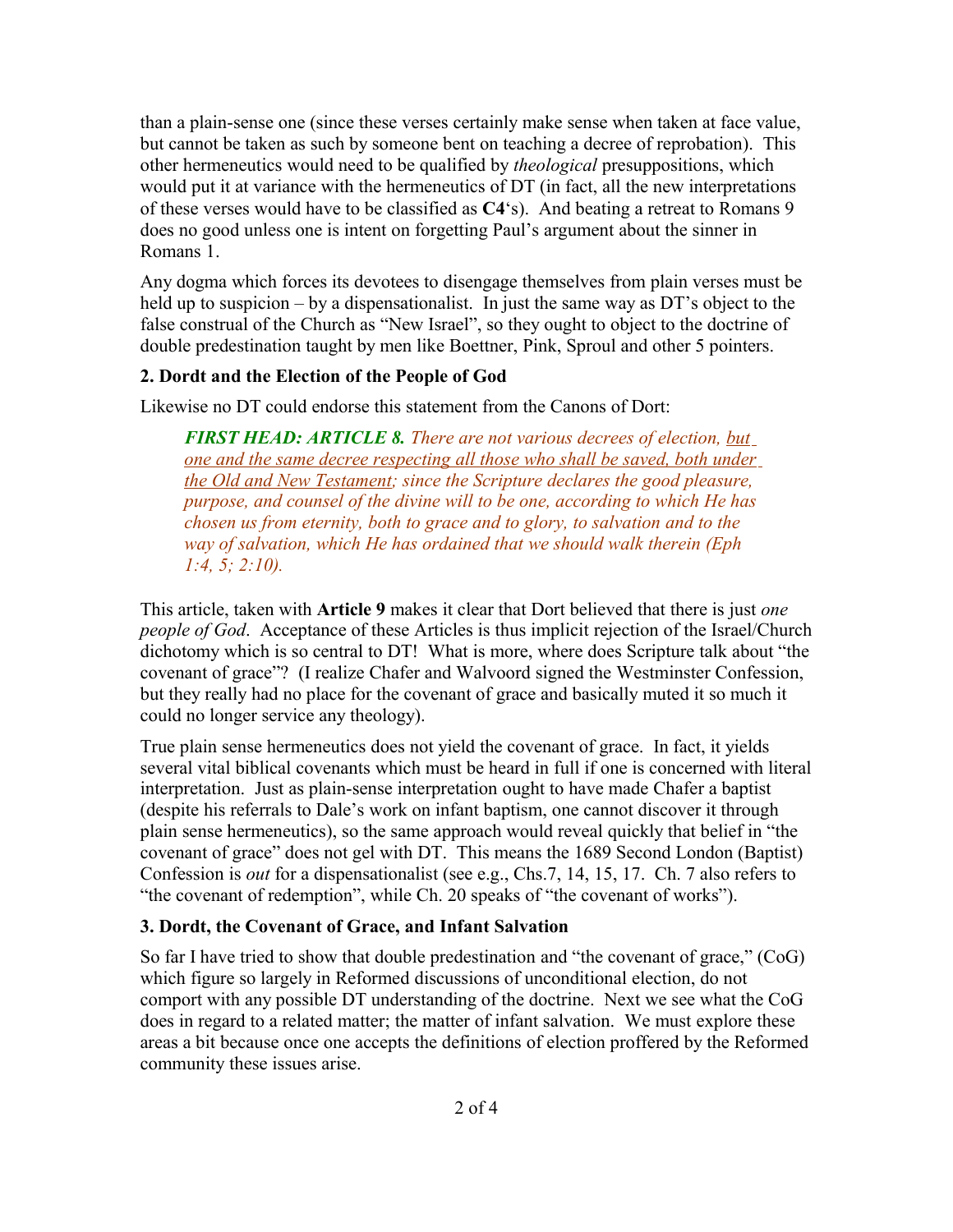#### Here again is Dordtrecht:

*FIRST HEAD: ARTICLE 17. Since we are to judge of the will of God from His Word, which testifies that the children of believers are holy, not by nature, but in virtue of the covenant of grace, in which they together with the parents are comprehended, godly parents ought not to doubt the election and salvation of their children whom it pleases God to call out of this life in their infancy(Gen 17:7; Acts 2:39; 1 Cor 7:14).*

*How could any dispensationalist assent to this? How could these statements be proven from plain-sense hermeneutics?* Again, where do we find the Covenant of Grace in Scripture, and where did it get such hermeneutical clout? With what kind of hermeneutics do we extract it from the Bible? And if we affirm such a "covenant", let it be admitted that we have handed our objectors a powerful weapon to ruin us with!

Along with its demand for just one people of God (the Church) from Adam to the Second Advent, the CoG houses awkward implications for the issue of infant salvation. Look again at this reference to elect infants. The Canons seem to give a clear answer to the question, 'Are all infants that die young elect? They answer, 'only those of godly believing parents.' (Boettner quotes the Westminster Confession to the same effect). Where is *that* declared in the Bible? What dispensationalist can produce clear texts in its defense?

#### **4. The Assent of God's "Wills"**

Furthermore, in employing 2 Peter 3:9 or Matthew 23:36 it is important to realize that the dispensationalist cannot have the "two wills" of God pointing in opposite directions; one revealed will saying "Yes" to the non-elect and the other secret will saying "No." The dispensationalist doctrine of election must take up these kinds of texts in their plain sense and formulate election with their "hermeneutical consent." If a set of passages state that God wills the salvation of all men (e.g. Jn 3:16-17; 1 Jn. 2:2; 4:14), then *that* is what He wills. If all men do not get saved because God has willed the final salvation of only the elect (e.g. Acts 13:48; Jn. 6:44; 2 Thess. 2:13), then *that* is what God has done! These propositions will have to be harmonized by light thrown upon them from other texts (beyond my purpose here, but Rom. 1 plays a large part). The first thing would of course be to recognize that even though God is not stopping anyone from coming to Him, He has chosen to bring to salvation only those chosen "in Him before the foundation of the world" (Eph. 1:4). This requires that we interpret the "two wills" differently. Nevertheless, we do not reduce the will for all to be saved to the level of some innocuous sentiment in God for the non-elect in this life. We admit that we do not know why God elected some sinners but yet wants all to be saved. Provided we have dismissed the charge of contradiction we have done about as much as we can (see below).

We should also note that dispensationalists need to take care not to use texts which relate to sanctification of the saints to *ground* unconditional election (e.g. Rom. 8:28-30, in which Paul has the believer's final glory in mind). These passages might have something to say, but they are scarcely decisive.